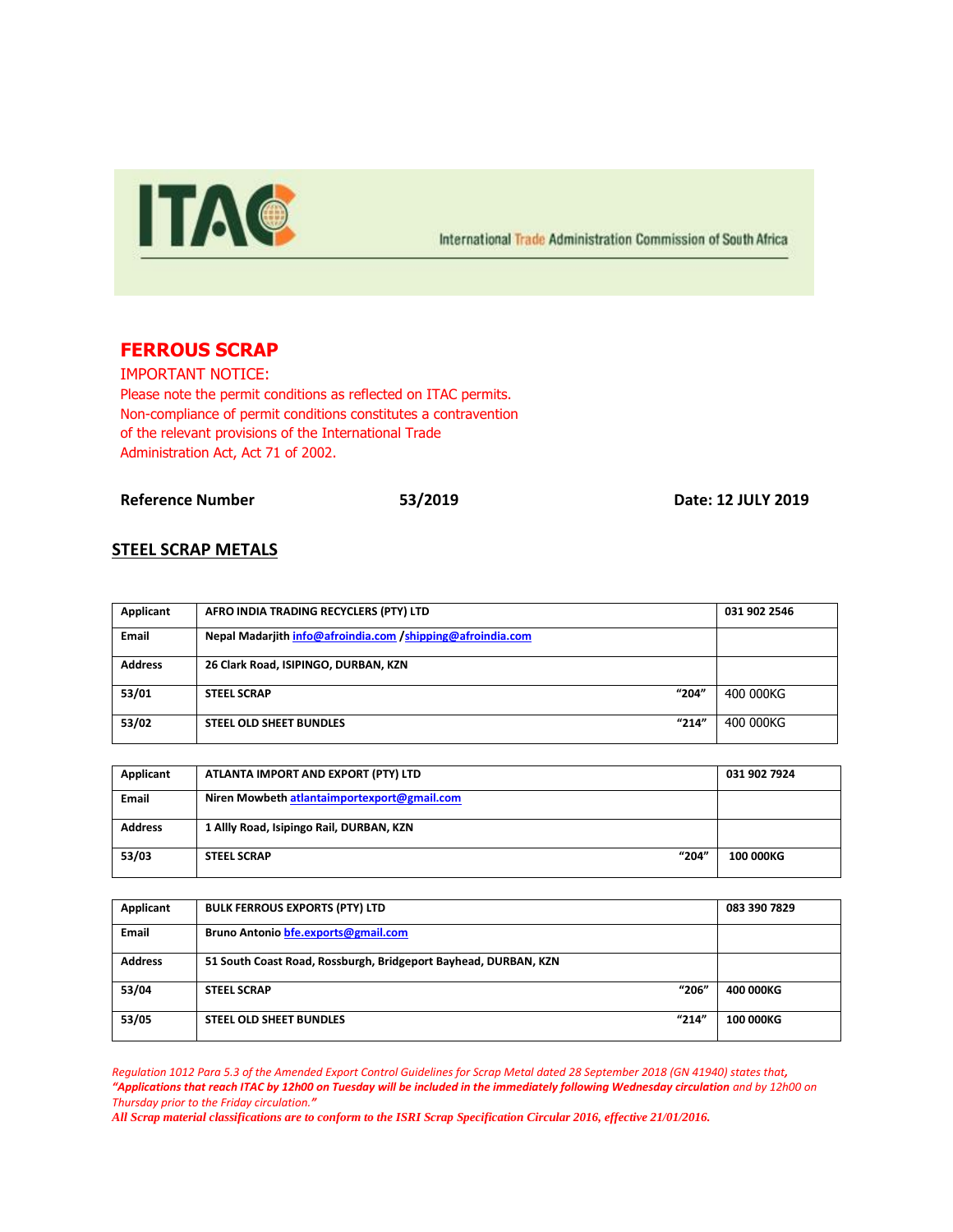| Applicant      | <b>CATO SCRAP cc</b>                                        | 031 736 1393 |
|----------------|-------------------------------------------------------------|--------------|
| <b>Email</b>   | Grant McGhee grant@catoscrap.co.za/accounts@catoscrap.co.za |              |
| <b>Address</b> | 68 Main (Mthoko Mkhize Drive) Road, HAMMARSDALE, KZN        |              |
| 53/06          | "206"<br><b>STEEL SCRAP</b>                                 | 112 000KG    |
| 53/07          | "214"<br>STEEL OLD SHEET BUNDLES                            | 112 000KG    |

| Applicant      | <b>CRONIMET (RSA) (PTY) LTD</b>          | 011 908 1620 |
|----------------|------------------------------------------|--------------|
| <b>Email</b>   | Kristel Knowles kristel@cronimet.co.za   |              |
| <b>Address</b> | 6 Fuchs Street, Alrode, ALBERTON         |              |
| 53/08          | "32"<br><b>TOOL STEEL (MIXED SOLIDS)</b> | 20 000KG     |

| Applicant      | <b>RECLAMATION HOLDINGS</b>                                   | 011 8806410 |
|----------------|---------------------------------------------------------------|-------------|
| Email          | Kevin Pleaner kevinp@reclam.co.za/nephraim@reclam.co.za       |             |
| <b>Address</b> | 38-44 Jeffels Road, Prospecton, DURBAN, KZN                   |             |
| 53/09          | "200"<br><b>STEEL SCRAP</b>                                   | 100 000KG   |
| 53/10          | "201"<br><b>STEEL SCRAP</b>                                   | 300 000KG   |
| 53/11          | "211"<br><b>SHREDDED STEEL SCRAP</b>                          | 300 000KG   |
| 53/12          | "219"<br><b>MACHINE SHOP TURNINGS</b>                         | 25 000KG    |
| 53/13          | "235"<br><b>ELECTRIC FURNACE BUNDLES</b>                      | 50 000KG    |
| <b>Address</b> | 103-113 Burman Road, Deal Party, PORT ELIZABETH, EASTERN CAPE |             |
| 53/14          | "220"<br><b>TURNINGS AND BORINGS MIX</b>                      | 100 000KG   |
| 53/15          | "235"<br><b>ELECTRIC FURNACE BUNDLES</b>                      | 100 000KG   |

| Applicant      | SWAN METALS RECYCLERS (PTY) LTD         | 031 569 4095 |
|----------------|-----------------------------------------|--------------|
| <b>Email</b>   | Azmuth Chan info2@swanmetals.com        |              |
| <b>Address</b> | 10 Glen Anil Street, DURBAN NORTH, KZN  |              |
| 53/16          | "206"<br><b>STEEL SCRAP</b>             | 84 000KG     |
| 53/17          | "214"<br><b>STEEL OLD SHEET BUNDLES</b> | 84 000KG     |

| Applicant      | <b>WAYNE SCRAP METAL CC</b>            | 033 355 5910 |
|----------------|----------------------------------------|--------------|
| <b>Email</b>   | Wayne Hancocks Waynescrap@telkomsa.net |              |
| <b>Address</b> | 5 Thomas Watkins Road Pietermaritzburg |              |

*Regulation 1012 Para 5.3 of the Amended Export Control Guidelines for Scrap Metal dated 28 September 2018 (GN 41940) states that, "Applications that reach ITAC by 12h00 on Tuesday will be included in the immediately following Wednesday circulation and by 12h00 on Thursday prior to the Friday circulation."*

*All Scrap material classifications are to conform to the ISRI Scrap Specification Circular 2016, effective 21/01/2016.*